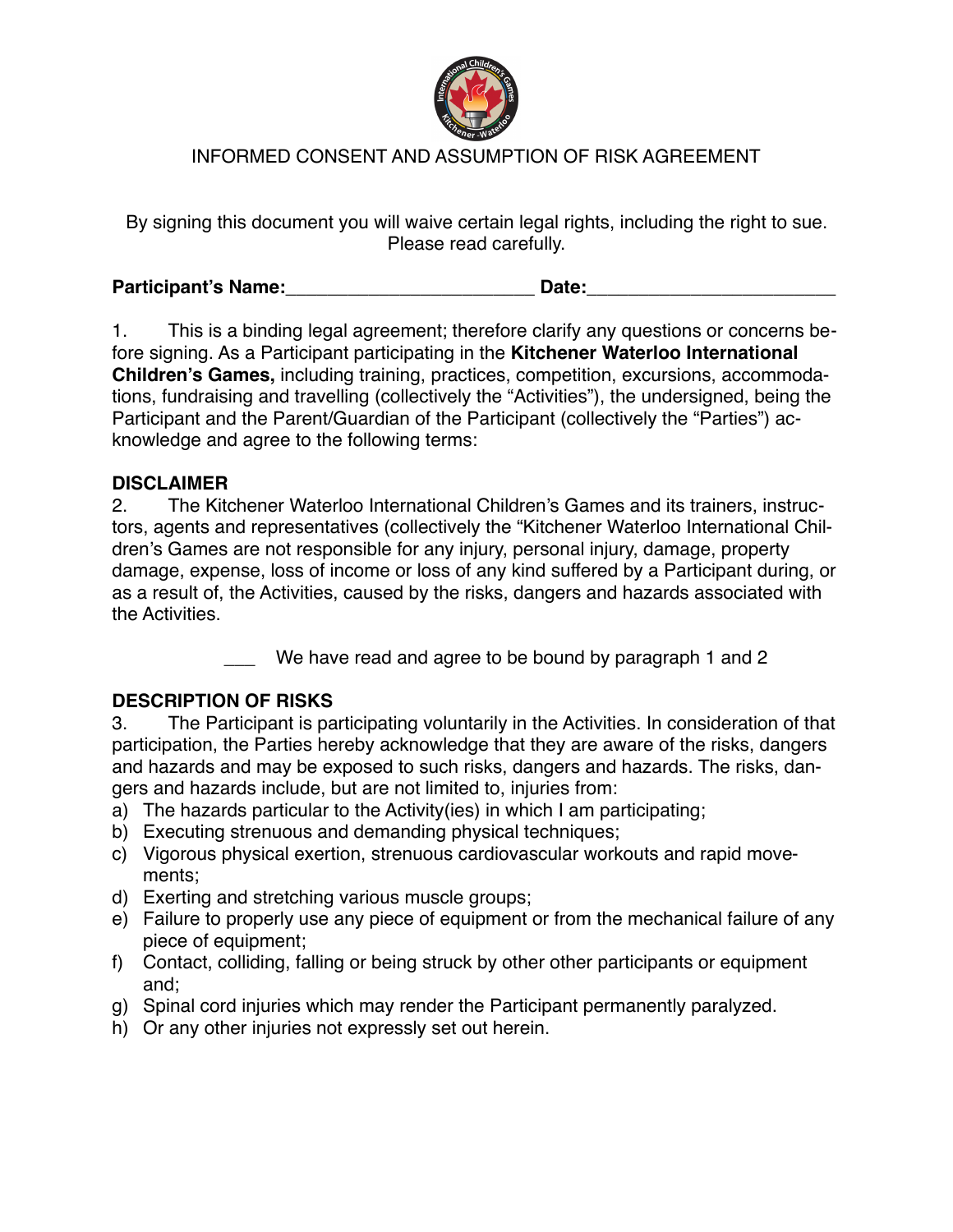

- 4. Furthermore, the Parties are aware:
	- a) That injuries sustained can be severe;
	- b) That the participant may experience anxiety while challenging himself or herself during activities, events and programs;
	- c) That the Participant may come into close contact with other participants
	- d) That the Participant's risk of injury is reduced if the Participant follows all rules established for participation; and

e) That the Participant's risk of injury increases as the Participant becomes fatigued.

# **RELEASE OF LIABILITY**

5. In consideration of the Kitchener Waterloo International Children's Games allowing the Participant to participate, the parties agree:

a) That the participant's physical condition has been verified by a medical doctor to participate;

b) To freely accept and fully assume all such risks, dangers and hazards and possibility of personal injury, death, property damage, expense and related loss, including loss of income, resulting from the Activities;

c) To forever release the Kitchener Waterloo International Children's Games from any and all liability for any and all claims, demands, actions and costs that might arise out of the Participant's participation in the Activities, or from any breach of contract.

\_\_\_ We have read and agree to be bound by paragraphs 3-5

### **ACKNOWLEDGEMENT**

6. a) The Parties acknowledge that they have read this Agreement and understand it, that they have executed this agreement voluntarily, and that this Agreement is to be binding upon themselves, their heirs, executors, administrators and representatives.

 b) "I have been advised of my right to obtain independent legal advice with regards to the contents of this Informed Consent and Assumption of Risk Agreement and expressly have no concerns with this consent."

\_\_\_\_\_\_ Initial

Printed Name of Participant Signature of Participant Date of Birth

\_\_\_\_\_\_\_\_\_\_\_\_\_\_\_\_\_\_\_\_ \_\_\_\_\_\_\_\_\_\_\_\_\_\_\_\_\_\_\_\_ \_\_\_\_\_\_\_\_\_\_\_\_\_\_\_\_\_\_\_\_